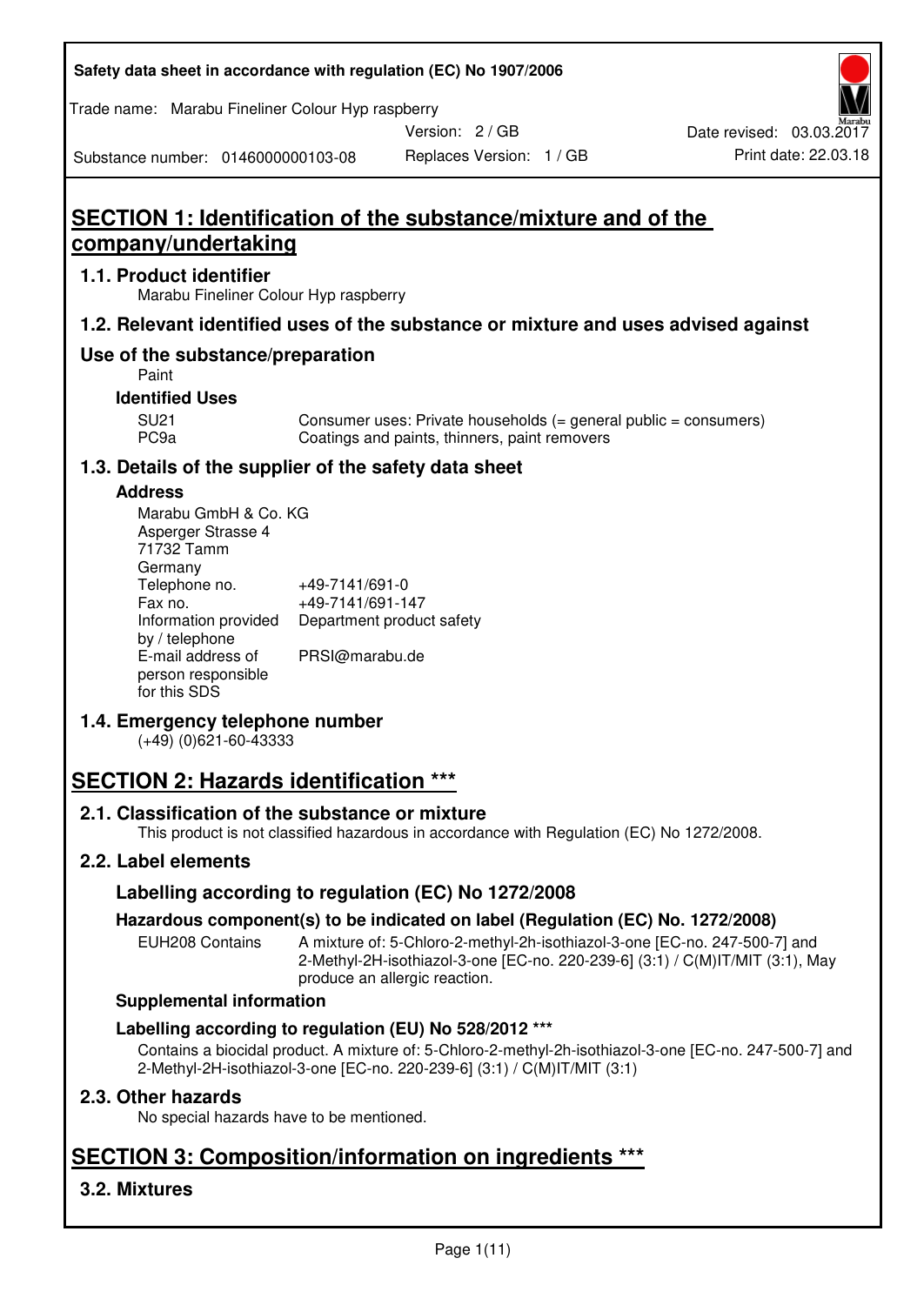| Safety data sheet in accordance with regulation (EC) No 1907/2006                                                                                                 |                                                                                                                       |                      |                                                      |                                              |      |                          |
|-------------------------------------------------------------------------------------------------------------------------------------------------------------------|-----------------------------------------------------------------------------------------------------------------------|----------------------|------------------------------------------------------|----------------------------------------------|------|--------------------------|
| Trade name: Marabu Fineliner Colour Hyp raspberry                                                                                                                 |                                                                                                                       | Version: 2 / GB      |                                                      |                                              |      | Date revised: 03.03.2017 |
| Substance number: 0146000000103-08                                                                                                                                |                                                                                                                       |                      |                                                      | Replaces Version: 1 / GB                     |      | Print date: 22.03.18     |
| <b>Chemical characterization</b><br>Paint based on water                                                                                                          |                                                                                                                       |                      |                                                      |                                              |      |                          |
| <b>Hazardous ingredients</b>                                                                                                                                      |                                                                                                                       |                      |                                                      |                                              |      |                          |
| <b>Ethanediol</b><br>CAS No.<br>EINECS no.<br>Registration no.<br>Concentration                                                                                   | $107 - 21 - 1$<br>203-473-3<br>01-2119456816-28<br>$>=$                                                               | $\overline{1}$       | $\lt$                                                | 10                                           | $\%$ |                          |
| Classification (Regulation (EC) No. 1272/2008)                                                                                                                    | Acute Tox, 4<br>STOT RE <sub>2</sub>                                                                                  |                      | H302<br>H373                                         |                                              |      |                          |
| <b>Bronopol (INN)</b><br>CAS No.<br>EINECS no.<br>Concentration                                                                                                   | $52 - 51 - 7$<br>200-143-0<br>$>=$                                                                                    | 0,01                 | $\lt$                                                | 0,1                                          | $\%$ |                          |
| Classification (Regulation (EC) No. 1272/2008)                                                                                                                    | Eye Dam. 1<br>Skin Irrit. 2<br>STOT SE3<br>Acute Tox. 4<br>Acute Tox. 4<br>Aquatic Acute 1<br>Aquatic Chronic 1       |                      | H318<br>H315<br>H335<br>H302<br>H312<br>H400<br>H410 |                                              |      |                          |
| Concentration limits (Regulation (EC) No. 1272/2008)                                                                                                              | Aquatic Acute 1<br>Aquatic Chronic                                                                                    | H400<br>H410         | $M = 10$<br>$M = 1$                                  |                                              |      |                          |
| A mixture of: 5-Chloro-2-methyl-2h-isothiazol-3-one [EC-no. 247-500-7] and<br>2-Methyl-2H-isothiazol-3-one [EC-no. 220-239-6] (3:1) / C(M)IT/MIT (3:1)<br>CAS No. | 55965-84-9                                                                                                            |                      |                                                      |                                              |      |                          |
| Concentration                                                                                                                                                     |                                                                                                                       |                      | $\,<\,$                                              | 0,0015                                       | $\%$ |                          |
| Classification (Regulation (EC) No. 1272/2008)                                                                                                                    | Acute Tox. 3<br>Aquatic Chronic 1<br>Aquatic Acute 1<br>Skin Sens. 1<br>Skin Corr. 1B<br>Acute Tox. 3<br>Acute Tox. 3 |                      | H331<br>H410<br>H400<br>H317<br>H314<br>H311<br>H301 |                                              |      |                          |
| Concentration limits (Regulation (EC) No. 1272/2008)                                                                                                              | Skin Corr. 1B<br>Eye Irrit. 2<br>Skin Irrit. 2                                                                        | H314<br>H319<br>H315 | $>= 0,6$                                             | $\epsilon = 0.06 < 0.6$<br>$\leq 0.06 < 0.6$ |      |                          |
| <b>Further ingredients ***</b>                                                                                                                                    | Skin Sens. 1                                                                                                          | H317                 |                                                      | $>= 0,0015$                                  |      |                          |
| Glycerol                                                                                                                                                          |                                                                                                                       |                      |                                                      |                                              |      |                          |
| CAS No.<br>EINECS no.<br>Concentration                                                                                                                            | $56 - 81 - 5$<br>200-289-5<br>$>=$                                                                                    | 10                   | $\lt$                                                | 25                                           | $\%$ | $[3]$                    |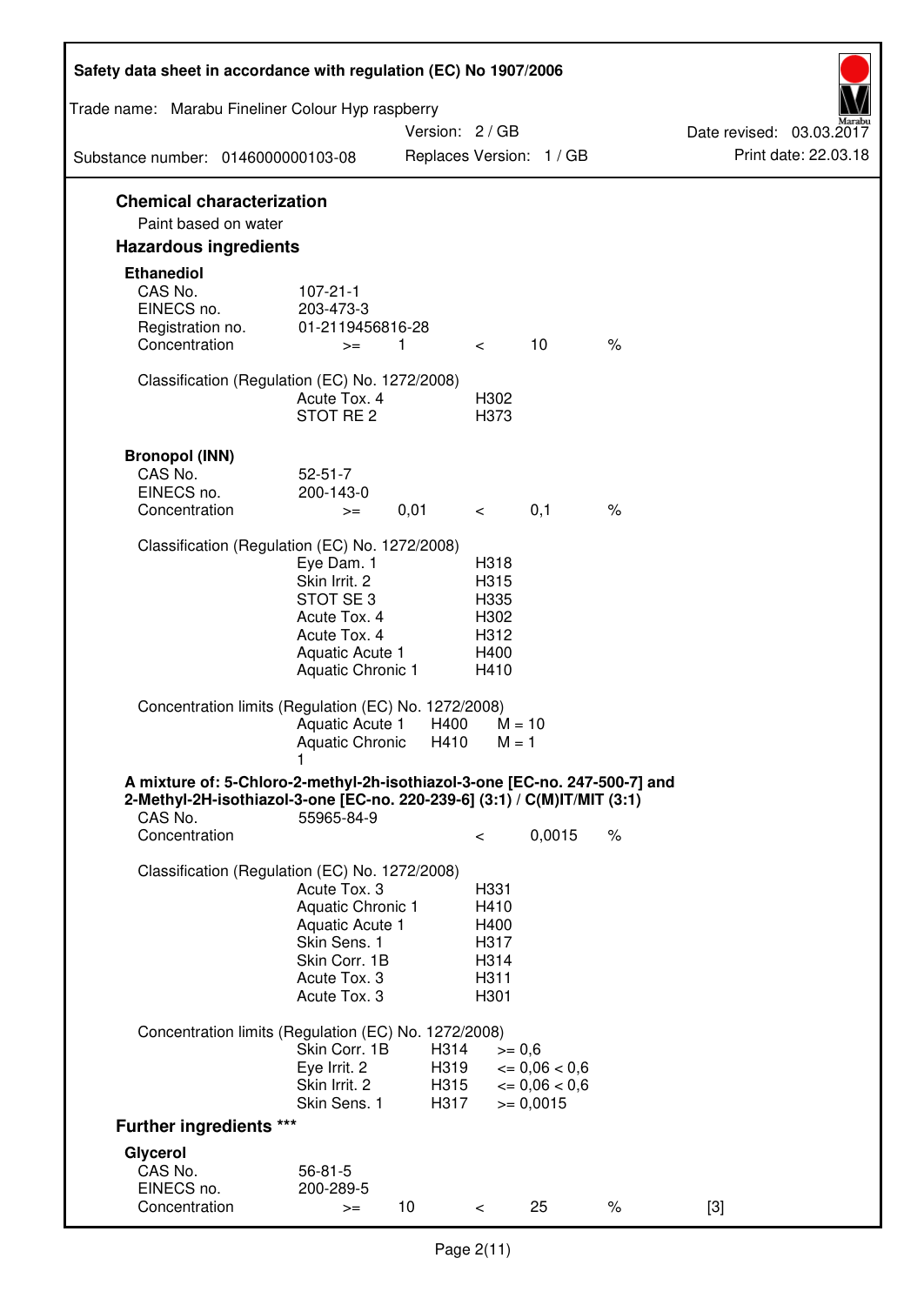|         | Safety data sheet in accordance with regulation (EC) No 1907/2006                                            |                                                                                                            |                          |
|---------|--------------------------------------------------------------------------------------------------------------|------------------------------------------------------------------------------------------------------------|--------------------------|
|         | Trade name: Marabu Fineliner Colour Hyp raspberry                                                            | Version: 2 / GB                                                                                            | Date revised: 03.03.2017 |
|         | Substance number: 0146000000103-08                                                                           | Replaces Version: 1 / GB                                                                                   | Print date: 22.03.18     |
|         |                                                                                                              |                                                                                                            |                          |
| $\star$ |                                                                                                              |                                                                                                            |                          |
|         |                                                                                                              |                                                                                                            |                          |
|         | [3] Substance with occupational exposure limits                                                              |                                                                                                            |                          |
|         | <b>SECTION 4: First aid measures</b>                                                                         |                                                                                                            |                          |
|         | 4.1. Description of first aid measures                                                                       |                                                                                                            |                          |
|         | After skin contact                                                                                           |                                                                                                            |                          |
|         | Wash with plenty of water and soap. Do NOT use solvents or thinners.<br>After eye contact                    |                                                                                                            |                          |
|         |                                                                                                              | Separate eyelids, wash the eyes thoroughly with water (15 min.). In case of irritation consult an oculist. |                          |
|         | <b>After ingestion</b>                                                                                       |                                                                                                            |                          |
|         | medical treatment.                                                                                           | Rinse mouth thoroughly with water. If larger amounts are swallowed or in the event of symptoms take        |                          |
|         | 4.2. Most important symptoms and effects, both acute and delayed<br>Until now no symptoms known so far.      |                                                                                                            |                          |
|         | 4.3. Indication of any immediate medical attention and special treatment needed                              |                                                                                                            |                          |
|         | Hints for the physician / treatment<br>Treat symptomatically                                                 |                                                                                                            |                          |
|         |                                                                                                              |                                                                                                            |                          |
|         | <b>SECTION 5: Firefighting measures</b>                                                                      |                                                                                                            |                          |
|         | 5.1. Extinguishing media                                                                                     |                                                                                                            |                          |
|         | Suitable extinguishing media<br>Carbon dioxide, Foam, Sand, Water                                            |                                                                                                            |                          |
|         | 5.2. Special hazards arising from the substance or mixture<br>black smoke                                    | In the event of fire the following can be released: Carbon monoxide (CO); Carbon dioxide (CO2); dense      |                          |
|         | 5.3. Advice for firefighters                                                                                 |                                                                                                            |                          |
|         | <b>Other information</b>                                                                                     |                                                                                                            |                          |
|         |                                                                                                              | Collect contaminated fire-fighting water separately, must not be discharged into the drains.               |                          |
|         | <b>SECTION 6: Accidental release measures</b>                                                                |                                                                                                            |                          |
|         | 6.1. Personal precautions, protective equipment and emergency procedures<br>No particular measures required. |                                                                                                            |                          |
|         | 6.2. Environmental precautions<br>No particular measures required.                                           |                                                                                                            |                          |
|         | 6.3. Methods and material for containment and cleaning up                                                    |                                                                                                            |                          |

Clean preferably with a detergent - avoid use of solvents.

# **6.4. Reference to other sections**

Information regarding Safe handling, see Section 7. Information regarding personal protective measures, see Section 8. Information regarding waste disposal, see Section 13.

# **SECTION 7: Handling and storage**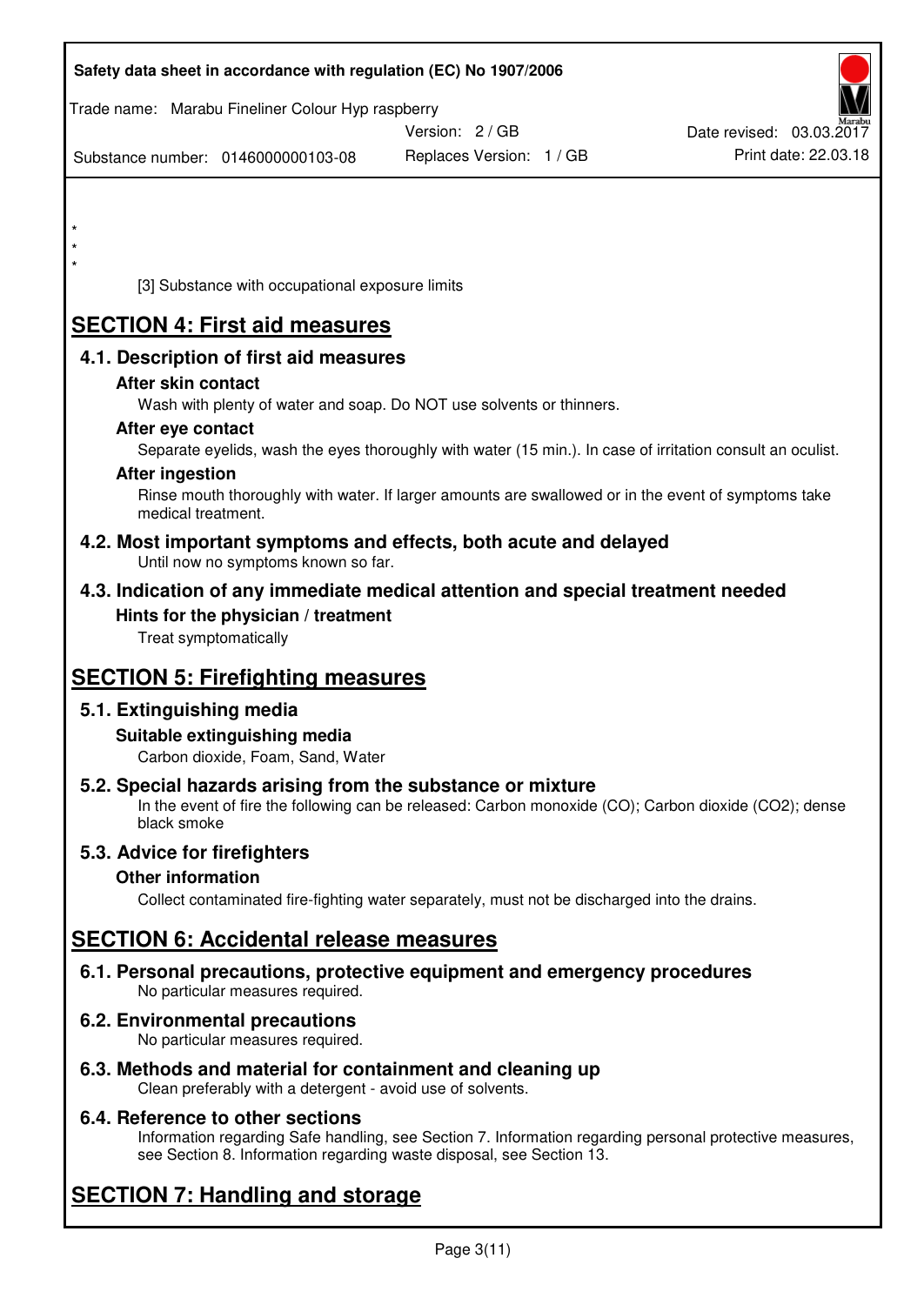| Safety data sheet in accordance with regulation (EC) No 1907/2006            |                                                                                                   |                                                  |
|------------------------------------------------------------------------------|---------------------------------------------------------------------------------------------------|--------------------------------------------------|
| Trade name: Marabu Fineliner Colour Hyp raspberry                            |                                                                                                   |                                                  |
| Substance number: 0146000000103-08                                           | Version: 2/GB<br>Replaces Version: 1 / GB                                                         | Date revised: 03.03.2017<br>Print date: 22.03.18 |
| 7.1. Precautions for safe handling                                           |                                                                                                   |                                                  |
| <b>Advice on safe handling</b>                                               |                                                                                                   |                                                  |
| Advice on protection against fire and explosion                              | Avoid skin and eye contact. Smoking, eating and drinking shall be prohibited in application area. |                                                  |
| No special measures required.                                                |                                                                                                   |                                                  |
| Temperature class<br>T <sub>2</sub>                                          | Classification of fires / temperature class / Ignition group / Dust explosion class               |                                                  |
|                                                                              | 7.2. Conditions for safe storage, including any incompatibilities                                 |                                                  |
| Requirements for storage rooms and vessels<br>Store in frostfree conditions. |                                                                                                   |                                                  |
| Storage class according to TRGS 510                                          |                                                                                                   |                                                  |
| Storage class according to<br>12<br><b>TRGS 510</b>                          | Non-combustible liquids                                                                           |                                                  |
| 7.3. Specific end use(s)<br>Paint                                            |                                                                                                   |                                                  |
| <b>SECTION 8: Exposure controls/personal protection</b>                      |                                                                                                   |                                                  |
| 8.1. Control parameters                                                      |                                                                                                   |                                                  |
| <b>Exposure limit values</b>                                                 |                                                                                                   |                                                  |
| <b>Ethanediol</b><br>List                                                    | <b>EH40</b>                                                                                       |                                                  |
| <b>Type</b>                                                                  | <b>WEL</b>                                                                                        |                                                  |
| Value<br>Skin resorption / sensibilisation: Sk;                              | 10<br>mg/m <sup>3</sup><br><b>Status: 2011</b>                                                    |                                                  |
| Glycerol                                                                     |                                                                                                   |                                                  |
| List<br><b>Type</b>                                                          | EH40<br><b>WEL</b>                                                                                |                                                  |
| Value<br><b>Status: 2011</b>                                                 | 10<br>mg/m <sup>3</sup>                                                                           |                                                  |
| <b>Other information</b>                                                     |                                                                                                   |                                                  |
| There are not known any further control parameters.                          |                                                                                                   |                                                  |
| <b>Derived No/Minimal Effect Levels (DNEL/DMEL)</b>                          |                                                                                                   |                                                  |
| <b>Ethanediol</b><br>Type of value                                           | Derived No Effect Level (DNEL)                                                                    |                                                  |
| Reference group                                                              | Worker                                                                                            |                                                  |
| Duration of exposure<br>Route of exposure                                    | Long term<br>inhalative                                                                           |                                                  |
| Mode of action                                                               | Local effects                                                                                     |                                                  |
| Concentration                                                                | 35                                                                                                | mg/m <sup>3</sup>                                |
| Type of value                                                                | Derived No Effect Level (DNEL)                                                                    |                                                  |
| Reference group                                                              | Worker                                                                                            |                                                  |
| Duration of exposure<br>Route of exposure                                    | Long term<br>dermal                                                                               |                                                  |
| Mode of action                                                               | Systemic effects                                                                                  |                                                  |
| Concentration                                                                | 106                                                                                               | mg/kg                                            |
| Type of value<br>Reference group                                             | Derived No Effect Level (DNEL)<br>Consumer                                                        |                                                  |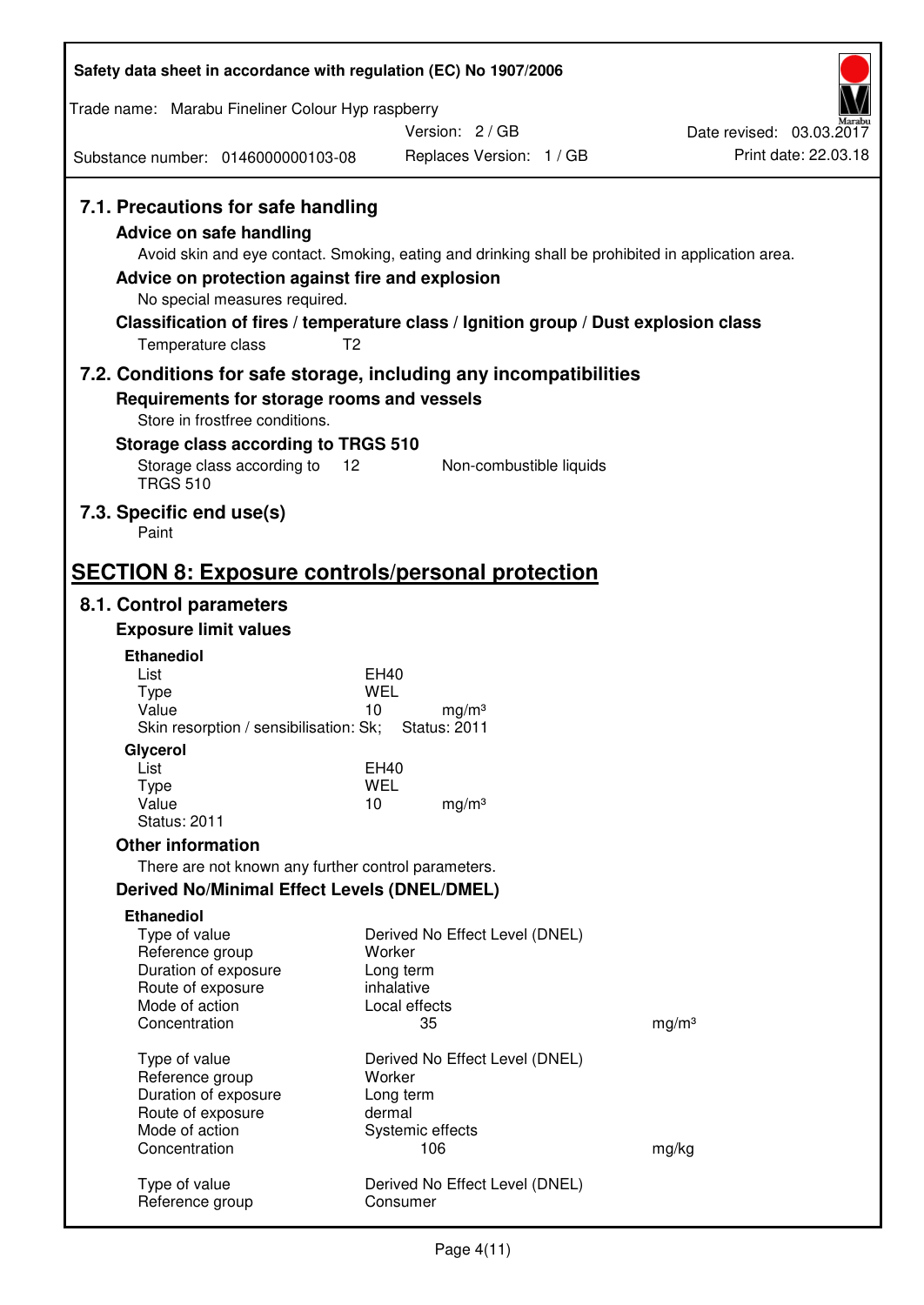| Safety data sheet in accordance with regulation (EC) No 1907/2006 |                                            |                                                                                                       |  |  |  |
|-------------------------------------------------------------------|--------------------------------------------|-------------------------------------------------------------------------------------------------------|--|--|--|
| Trade name: Marabu Fineliner Colour Hyp raspberry                 | Version: 2/GB                              | Date revised: 03.03.2017                                                                              |  |  |  |
| Substance number: 0146000000103-08                                | Replaces Version: 1 / GB                   | Print date: 22.03.18                                                                                  |  |  |  |
| Duration of exposure                                              | Long term                                  |                                                                                                       |  |  |  |
| Route of exposure<br>Mode of action                               | inhalative<br>Local effects                |                                                                                                       |  |  |  |
| Concentration                                                     | 7                                          | mg/m <sup>3</sup>                                                                                     |  |  |  |
|                                                                   |                                            |                                                                                                       |  |  |  |
| Type of value<br>Reference group                                  | Derived No Effect Level (DNEL)<br>Consumer |                                                                                                       |  |  |  |
| Duration of exposure                                              | Long term                                  |                                                                                                       |  |  |  |
| Route of exposure                                                 | dermal                                     |                                                                                                       |  |  |  |
| Mode of action                                                    | Systemic effects                           |                                                                                                       |  |  |  |
| Concentration                                                     | 53                                         | mg/kg                                                                                                 |  |  |  |
| <b>Predicted No Effect Concentration (PNEC)</b>                   |                                            |                                                                                                       |  |  |  |
| <b>Ethanediol</b>                                                 |                                            |                                                                                                       |  |  |  |
| Type of value                                                     | <b>PNEC</b>                                |                                                                                                       |  |  |  |
| <b>Type</b>                                                       | Freshwater                                 |                                                                                                       |  |  |  |
| Concentration                                                     | 10                                         | mg/l                                                                                                  |  |  |  |
| Type of value                                                     | <b>PNEC</b>                                |                                                                                                       |  |  |  |
| <b>Type</b>                                                       | Saltwater                                  |                                                                                                       |  |  |  |
| Concentration                                                     | 1                                          | mg/l                                                                                                  |  |  |  |
| Type of value                                                     | <b>PNEC</b>                                |                                                                                                       |  |  |  |
| <b>Type</b>                                                       | Water (intermittent release)               |                                                                                                       |  |  |  |
| Concentration                                                     | 10                                         | mg/l                                                                                                  |  |  |  |
| Type of value                                                     | <b>PNEC</b>                                |                                                                                                       |  |  |  |
| <b>Type</b>                                                       | Sewage treatment plant (STP)               |                                                                                                       |  |  |  |
| Concentration                                                     | 199,5                                      | mg/l                                                                                                  |  |  |  |
| Type of value                                                     | <b>PNEC</b>                                |                                                                                                       |  |  |  |
| Type                                                              | Freshwater sediment                        |                                                                                                       |  |  |  |
| Concentration                                                     | 37                                         | mg/kg                                                                                                 |  |  |  |
| Type of value                                                     | <b>PNEC</b>                                |                                                                                                       |  |  |  |
| <b>Type</b>                                                       | Marine sediment                            |                                                                                                       |  |  |  |
| Concentration                                                     | 3,7                                        | mg/kg                                                                                                 |  |  |  |
| Type of value                                                     | <b>PNEC</b>                                |                                                                                                       |  |  |  |
| <b>Type</b>                                                       | Soil                                       |                                                                                                       |  |  |  |
| Concentration                                                     | 1,53                                       | mg/kg                                                                                                 |  |  |  |
| 8.2. Exposure controls                                            |                                            |                                                                                                       |  |  |  |
| <b>Exposure controls</b>                                          |                                            |                                                                                                       |  |  |  |
| Provide adequate ventilation.                                     |                                            |                                                                                                       |  |  |  |
| <b>Respiratory protection</b>                                     |                                            |                                                                                                       |  |  |  |
| Not necessary.                                                    |                                            |                                                                                                       |  |  |  |
| <b>Hand protection</b><br>Not necessary.                          |                                            |                                                                                                       |  |  |  |
| In case of intensive contact wear protective gloves.              |                                            |                                                                                                       |  |  |  |
|                                                                   |                                            | There is no one glove material or combination of materials that will give unlimited resistance to any |  |  |  |
| individual or combination of chemicals.                           |                                            | For prolonged or repeated handling nitrile rubber gloves with textile undergloves are required.       |  |  |  |
| Material thickness<br>$\,>$                                       | 0,5<br>mm                                  |                                                                                                       |  |  |  |
| Breakthrough time<br><                                            | 30<br>min                                  |                                                                                                       |  |  |  |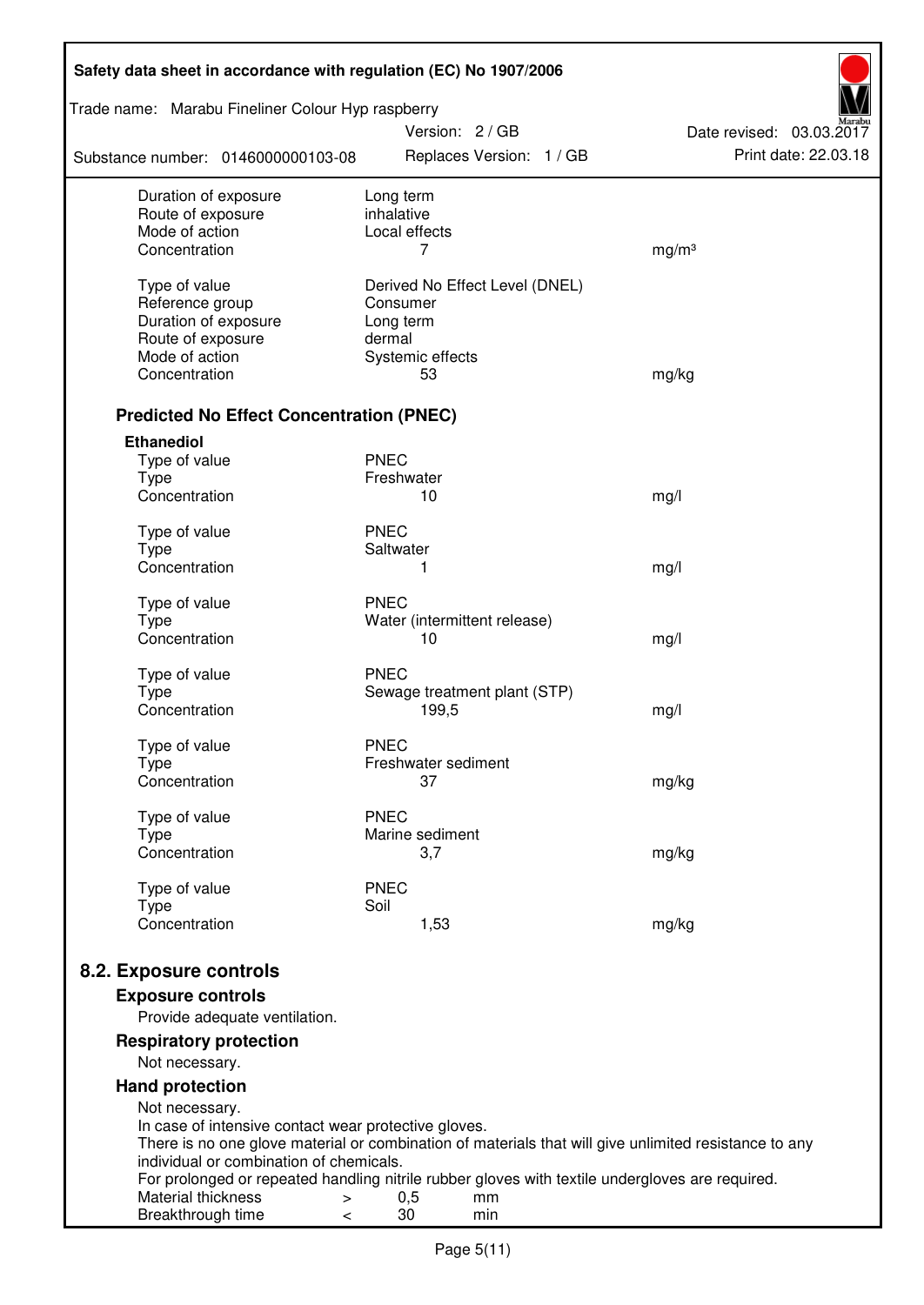| Safety data sheet in accordance with regulation (EC) No 1907/2006                                                                                                                                                                                                                                                                                                                                                                             |                                                      |                          |                                                                                                                                                                                                                                                                                                                    |
|-----------------------------------------------------------------------------------------------------------------------------------------------------------------------------------------------------------------------------------------------------------------------------------------------------------------------------------------------------------------------------------------------------------------------------------------------|------------------------------------------------------|--------------------------|--------------------------------------------------------------------------------------------------------------------------------------------------------------------------------------------------------------------------------------------------------------------------------------------------------------------|
| Trade name: Marabu Fineliner Colour Hyp raspberry                                                                                                                                                                                                                                                                                                                                                                                             |                                                      |                          |                                                                                                                                                                                                                                                                                                                    |
|                                                                                                                                                                                                                                                                                                                                                                                                                                               | Version: 2/GB                                        |                          | Date revised: 03.03.2017                                                                                                                                                                                                                                                                                           |
| Substance number: 0146000000103-08                                                                                                                                                                                                                                                                                                                                                                                                            |                                                      | Replaces Version: 1 / GB | Print date: 22.03.18                                                                                                                                                                                                                                                                                               |
| The breakthrough time must be greater than the end use time of the product.<br>replacement must be followed.<br>Gloves should be replaced regularly and if there is any sign of damage to the glove material.<br>Always ensure that gloves are free from defects and that they are stored and used correctly.<br>maintenance.<br>once exposure has occurred.<br>Eye protection<br>Not necessary.<br><b>Body protection</b><br>Not applicable. |                                                      |                          | The instructions and information provided by the glove manufacturer on use, storage, maintenance and<br>The performance or effectiveness of the glove may be reduced by physical/ chemical damage and poor<br>Barrier creams may help to protect the exposed areas of the skin, they should however not be applied |
| <b>SECTION 9: Physical and chemical properties</b><br>9.1. Information on basic physical and chemical properties                                                                                                                                                                                                                                                                                                                              |                                                      |                          |                                                                                                                                                                                                                                                                                                                    |
| <b>Form</b>                                                                                                                                                                                                                                                                                                                                                                                                                                   | liquid                                               |                          |                                                                                                                                                                                                                                                                                                                    |
| <b>Colour</b>                                                                                                                                                                                                                                                                                                                                                                                                                                 | coloured                                             |                          |                                                                                                                                                                                                                                                                                                                    |
| <b>Odour</b>                                                                                                                                                                                                                                                                                                                                                                                                                                  | odourless                                            |                          |                                                                                                                                                                                                                                                                                                                    |
| <b>Odour threshold</b>                                                                                                                                                                                                                                                                                                                                                                                                                        |                                                      |                          |                                                                                                                                                                                                                                                                                                                    |
| Remarks                                                                                                                                                                                                                                                                                                                                                                                                                                       | No data available                                    |                          |                                                                                                                                                                                                                                                                                                                    |
| <b>Melting point</b>                                                                                                                                                                                                                                                                                                                                                                                                                          |                                                      |                          |                                                                                                                                                                                                                                                                                                                    |
| Remarks                                                                                                                                                                                                                                                                                                                                                                                                                                       | not determined                                       |                          |                                                                                                                                                                                                                                                                                                                    |
| <b>Freezing point</b>                                                                                                                                                                                                                                                                                                                                                                                                                         |                                                      |                          |                                                                                                                                                                                                                                                                                                                    |
| Remarks                                                                                                                                                                                                                                                                                                                                                                                                                                       | not determined                                       |                          |                                                                                                                                                                                                                                                                                                                    |
| Initial boiling point and boiling range                                                                                                                                                                                                                                                                                                                                                                                                       |                                                      |                          |                                                                                                                                                                                                                                                                                                                    |
| Value                                                                                                                                                                                                                                                                                                                                                                                                                                         | 100<br>appr.                                         |                          | °C                                                                                                                                                                                                                                                                                                                 |
| Pressure<br>Source                                                                                                                                                                                                                                                                                                                                                                                                                            | 1.013<br>Literature value                            | hPa                      |                                                                                                                                                                                                                                                                                                                    |
| <b>Flash point</b>                                                                                                                                                                                                                                                                                                                                                                                                                            |                                                      |                          |                                                                                                                                                                                                                                                                                                                    |
| Remarks                                                                                                                                                                                                                                                                                                                                                                                                                                       | Not applicable                                       |                          |                                                                                                                                                                                                                                                                                                                    |
| Evaporation rate (ether $= 1$ ) :                                                                                                                                                                                                                                                                                                                                                                                                             |                                                      |                          |                                                                                                                                                                                                                                                                                                                    |
| <b>Remarks</b>                                                                                                                                                                                                                                                                                                                                                                                                                                | not determined                                       |                          |                                                                                                                                                                                                                                                                                                                    |
| Flammability (solid, gas)<br>Not applicable                                                                                                                                                                                                                                                                                                                                                                                                   |                                                      |                          |                                                                                                                                                                                                                                                                                                                    |
| Upper/lower flammability or explosive limits                                                                                                                                                                                                                                                                                                                                                                                                  |                                                      |                          |                                                                                                                                                                                                                                                                                                                    |
| Lower explosion limit                                                                                                                                                                                                                                                                                                                                                                                                                         | 3,2<br>appr.                                         |                          | $%$ (V)                                                                                                                                                                                                                                                                                                            |
| Upper explosion limit<br>Source                                                                                                                                                                                                                                                                                                                                                                                                               | 53<br>appr.<br>Literature value                      |                          | $%$ (V)                                                                                                                                                                                                                                                                                                            |
| Vapour pressure                                                                                                                                                                                                                                                                                                                                                                                                                               |                                                      |                          |                                                                                                                                                                                                                                                                                                                    |
| Value<br>Temperature<br>Method                                                                                                                                                                                                                                                                                                                                                                                                                | 23<br>appr.<br>20<br>Value taken from the literature | °C                       | hPa                                                                                                                                                                                                                                                                                                                |
| <b>Vapour density</b>                                                                                                                                                                                                                                                                                                                                                                                                                         |                                                      |                          |                                                                                                                                                                                                                                                                                                                    |
| Remarks                                                                                                                                                                                                                                                                                                                                                                                                                                       | not determined                                       |                          |                                                                                                                                                                                                                                                                                                                    |
| <b>Density</b>                                                                                                                                                                                                                                                                                                                                                                                                                                |                                                      |                          |                                                                                                                                                                                                                                                                                                                    |
| Remarks                                                                                                                                                                                                                                                                                                                                                                                                                                       | not determined                                       |                          |                                                                                                                                                                                                                                                                                                                    |
| Solubility in water                                                                                                                                                                                                                                                                                                                                                                                                                           |                                                      |                          |                                                                                                                                                                                                                                                                                                                    |
| Remarks                                                                                                                                                                                                                                                                                                                                                                                                                                       | miscible                                             |                          |                                                                                                                                                                                                                                                                                                                    |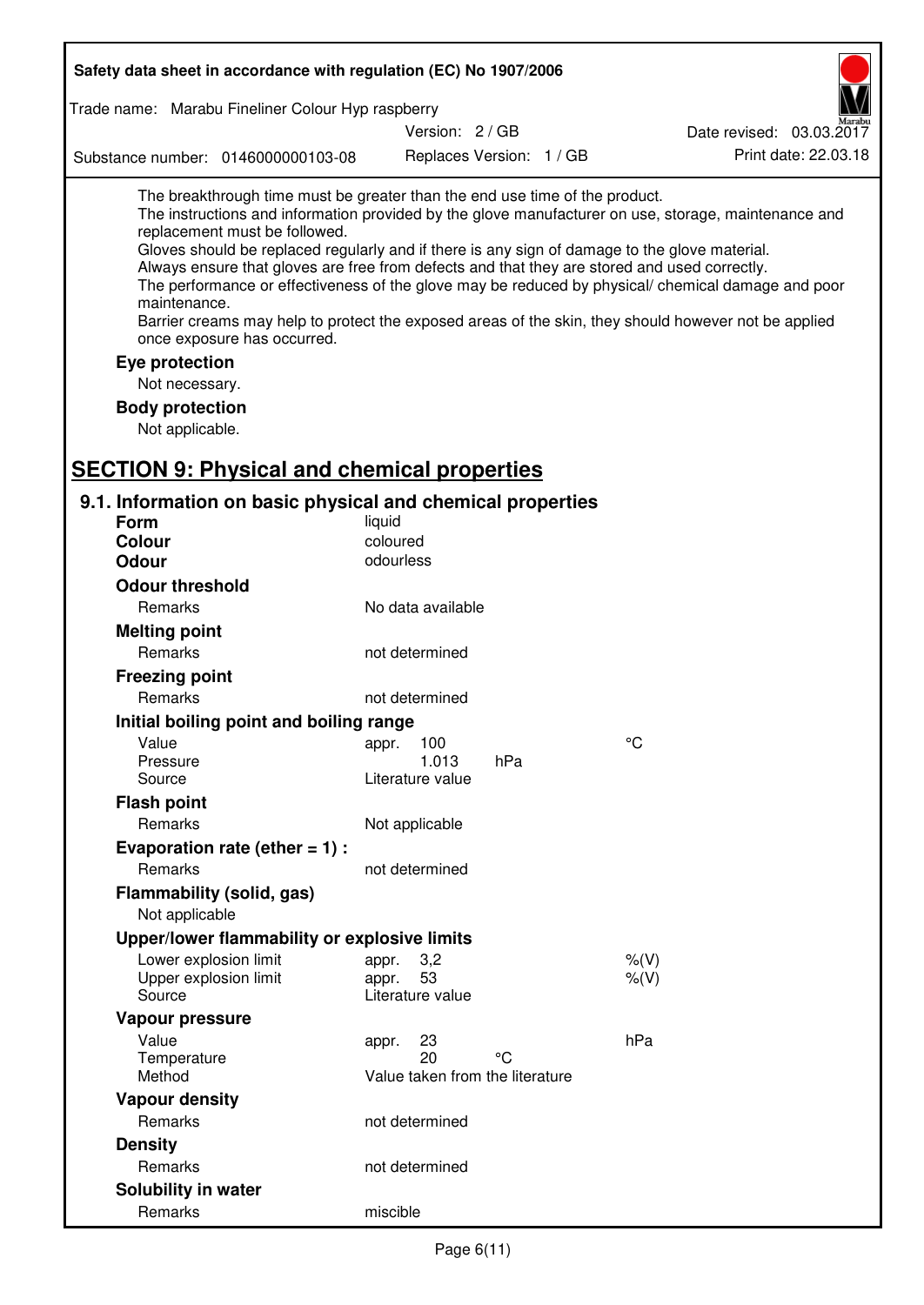| Safety data sheet in accordance with regulation (EC) No 1907/2006                    |                                                                   |                                                                   |  |
|--------------------------------------------------------------------------------------|-------------------------------------------------------------------|-------------------------------------------------------------------|--|
| Trade name: Marabu Fineliner Colour Hyp raspberry                                    | Version: 2/GB                                                     | Date revised: 03.03.2017                                          |  |
| Substance number: 0146000000103-08                                                   | Replaces Version: 1 / GB                                          | Print date: 22.03.18                                              |  |
| Ignition temperature                                                                 |                                                                   |                                                                   |  |
| Value                                                                                | 410<br>appr.                                                      | °C                                                                |  |
| Source                                                                               | Literature value                                                  |                                                                   |  |
| <b>Viscosity</b>                                                                     |                                                                   |                                                                   |  |
| Remarks<br>Remarks                                                                   | not determined                                                    |                                                                   |  |
|                                                                                      |                                                                   |                                                                   |  |
| 9.2. Other information                                                               |                                                                   |                                                                   |  |
| <b>Other information</b>                                                             |                                                                   |                                                                   |  |
| None known                                                                           |                                                                   |                                                                   |  |
| <b>SECTION 10: Stability and reactivity</b>                                          |                                                                   |                                                                   |  |
| 10.1. Reactivity<br>None                                                             |                                                                   |                                                                   |  |
| 10.2. Chemical stability<br>No hazardous reactions known.                            |                                                                   |                                                                   |  |
| 10.3. Possibility of hazardous reactions<br>No hazardous reactions known.            |                                                                   |                                                                   |  |
| 10.4. Conditions to avoid                                                            |                                                                   |                                                                   |  |
| No hazardous reactions known.                                                        |                                                                   |                                                                   |  |
| 10.5. Incompatible materials<br>None                                                 |                                                                   |                                                                   |  |
| 10.6. Hazardous decomposition products<br>No hazardous decomposition products known. |                                                                   |                                                                   |  |
| <b>SECTION 11: Toxicological information</b>                                         |                                                                   |                                                                   |  |
| 11.1. Information on toxicological effects                                           |                                                                   |                                                                   |  |
| <b>Acute oral toxicity</b>                                                           |                                                                   |                                                                   |  |
| Remarks                                                                              |                                                                   | Based on available data, the classification criteria are not met. |  |
| <b>Acute dermal toxicity</b>                                                         |                                                                   |                                                                   |  |
| Remarks                                                                              |                                                                   | Based on available data, the classification criteria are not met. |  |
| <b>Acute inhalational toxicity</b>                                                   |                                                                   |                                                                   |  |
| Remarks                                                                              |                                                                   | Based on available data, the classification criteria are not met. |  |
| <b>Skin corrosion/irritation</b>                                                     |                                                                   |                                                                   |  |
| Remarks                                                                              |                                                                   | Based on available data, the classification criteria are not met. |  |
| Serious eye damage/irritation                                                        |                                                                   |                                                                   |  |
| Remarks                                                                              |                                                                   | Based on available data, the classification criteria are not met. |  |
| <b>Sensitization</b>                                                                 |                                                                   |                                                                   |  |
| Remarks                                                                              |                                                                   | Based on available data, the classification criteria are not met. |  |
| <b>Mutagenicity</b>                                                                  |                                                                   |                                                                   |  |
| Remarks                                                                              |                                                                   | Based on available data, the classification criteria are not met. |  |
| <b>Reproductive toxicity</b>                                                         |                                                                   |                                                                   |  |
| Remarks<br>Carcinogenicity                                                           |                                                                   | Based on available data, the classification criteria are not met. |  |
|                                                                                      | Based on available data, the classification criteria are not met. |                                                                   |  |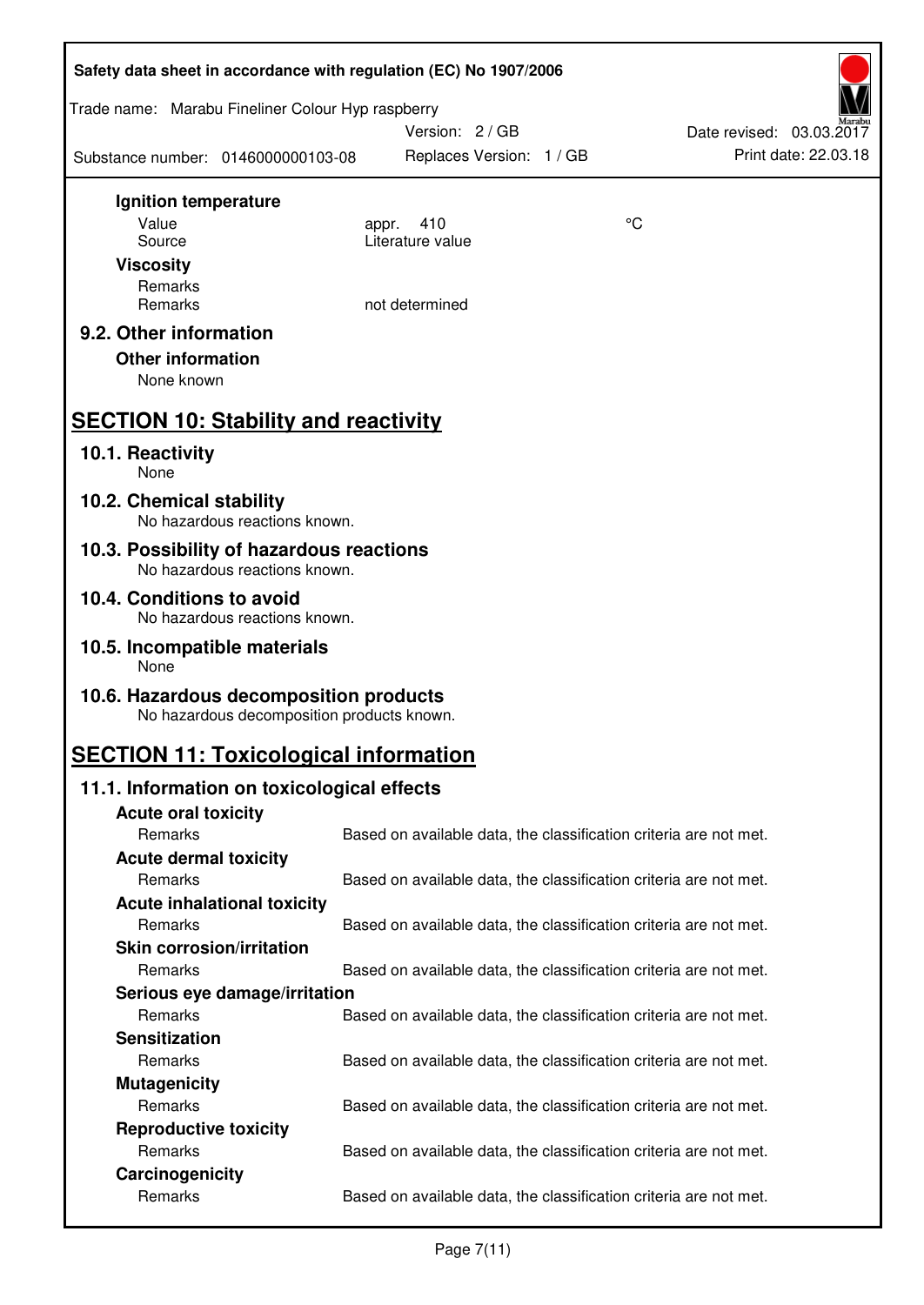#### **Safety data sheet in accordance with regulation (EC) No 1907/2006**

Trade name: Marabu Fineliner Colour Hyp raspberry

Version: 2 / GB

Substance number: 0146000000103-08

Replaces Version: 1 / GB Print date: 22.03.18 Date revised: 03.03.2017

# **Specific Target Organ Toxicity (STOT)**

**Single exposure** 

Based on available data, the classification criteria are not met.

**Repeated exposure** 

Remarks Based on available data, the classification criteria are not met.

#### **Aspiration hazard**

Based on available data, the classification criteria are not met.

#### **Experience in practice**

Provided all the recommended protective and safety precautions are taken, experience shows that no risk to health can be expected.

#### **Other information**

There are no data available on the mixture itself. The mixture has been assessed following the additivity method of the GHS/CLP Regulation (EC) No 1272/2008.

# **SECTION 12: Ecological information**

# **12.1. Toxicity**

#### **General information**

There are no data available on the mixture itself.Do not allow to enter drains or water courses.The mixture has been assessed following the summation method of the CLP Regulation (EC) No 1272/2008 and is not classified as dangerous for the environment.

# **12.2. Persistence and degradability**

#### **General information**

There are no data available on the mixture itself.

# **12.3. Bioaccumulative potential**

#### **General information**

There are no data available on the mixture itself.

#### **12.4. Mobility in soil**

#### **General information**

There are no data available on the mixture itself.

**12.5. Results of PBT and vPvB assessment** 

#### **General information**

There are no data available on the mixture itself.

#### **12.6. Other adverse effects**

#### **General information**

There are no data available on the mixture itself.

# **SECTION 13: Disposal considerations**

# **13.1. Waste treatment methods**

# **Disposal recommendations for the product**

The product can be placed with other household refuse. Small residues in containers can be washed-out with water and put into the drainage system.

#### **Disposal recommendations for packaging**

Packaging that cannot be cleaned should be disposed off as product waste. Completely emptied packagings can be given for recycling.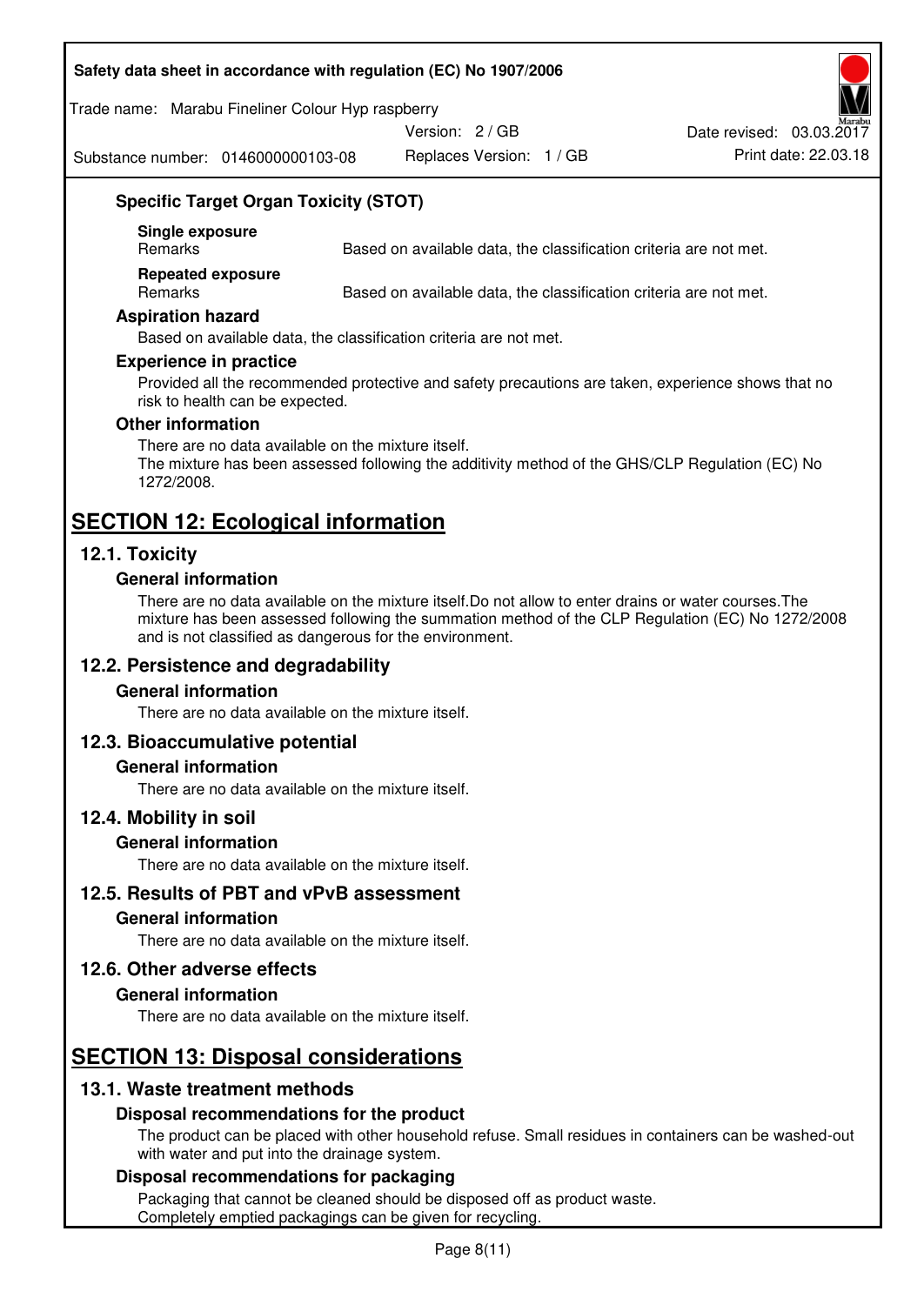| Safety data sheet in accordance with regulation (EC) No 1907/2006                         |                                                                                                       |                          |
|-------------------------------------------------------------------------------------------|-------------------------------------------------------------------------------------------------------|--------------------------|
| Trade name: Marabu Fineliner Colour Hyp raspberry                                         |                                                                                                       |                          |
|                                                                                           | Version: 2 / GB                                                                                       | Date revised: 03.03.2017 |
| Substance number: 0146000000103-08                                                        | Replaces Version: 1 / GB                                                                              | Print date: 22.03.18     |
| <b>SECTION 14: Transport information</b>                                                  |                                                                                                       |                          |
| <b>Land transport ADR/RID</b>                                                             |                                                                                                       |                          |
| Non-dangerous goods                                                                       |                                                                                                       |                          |
| 14.1. UN number<br>$UN -$                                                                 |                                                                                                       |                          |
| 14.2. UN proper shipping name                                                             |                                                                                                       |                          |
| 14.3. Transport hazard class(es)                                                          |                                                                                                       |                          |
| Class                                                                                     |                                                                                                       |                          |
| Label                                                                                     |                                                                                                       |                          |
| 14.4. Packing group                                                                       |                                                                                                       |                          |
| Packing group                                                                             |                                                                                                       |                          |
| Transport category<br>14.5. Environmental hazards                                         | 0                                                                                                     |                          |
|                                                                                           |                                                                                                       |                          |
| <b>Marine transport IMDG/GGVSee</b>                                                       |                                                                                                       |                          |
|                                                                                           | The product does not constitute a hazardous substance in sea transport.                               |                          |
| 14.1. UN number                                                                           |                                                                                                       |                          |
| $UN -$<br>14.2. UN proper shipping name                                                   |                                                                                                       |                          |
| 14.3. Transport hazard class(es)                                                          |                                                                                                       |                          |
| Class                                                                                     |                                                                                                       |                          |
| Subsidiary risk                                                                           |                                                                                                       |                          |
| 14.4. Packing group                                                                       |                                                                                                       |                          |
| Packing group                                                                             |                                                                                                       |                          |
| 14.5. Environmental hazards<br>no                                                         |                                                                                                       |                          |
| <b>Air transport ICAO/IATA</b>                                                            |                                                                                                       |                          |
|                                                                                           | The product does not constitute a hazardous substance in air transport.                               |                          |
| 14.1. UN number<br>$UN -$                                                                 |                                                                                                       |                          |
| 14.2. UN proper shipping name                                                             |                                                                                                       |                          |
| 14.3. Transport hazard class(es)<br>Class                                                 |                                                                                                       |                          |
| Subsidiary risk                                                                           |                                                                                                       |                          |
| 14.4. Packing group                                                                       |                                                                                                       |                          |
| Packing group                                                                             |                                                                                                       |                          |
| 14.5. Environmental hazards                                                               |                                                                                                       |                          |
| Information for all modes of transport                                                    |                                                                                                       |                          |
| 14.6. Special precautions for user<br>Transport within the user's premises:               |                                                                                                       |                          |
|                                                                                           | Always transport in closed containers that are upright and secure.                                    |                          |
|                                                                                           | Ensure that persons transporting the product know what to do in the event of an accident or spillage. |                          |
| <b>Other information</b>                                                                  |                                                                                                       |                          |
| no                                                                                        | 14.7. Transport in bulk according to Annex II of Marpol and the IBC Code                              |                          |
|                                                                                           |                                                                                                       |                          |
| <b>SECTION 15: Regulatory information ***</b>                                             |                                                                                                       |                          |
| 15.1. Safety, health and environmental regulations/legislation specific for the substance |                                                                                                       |                          |

ī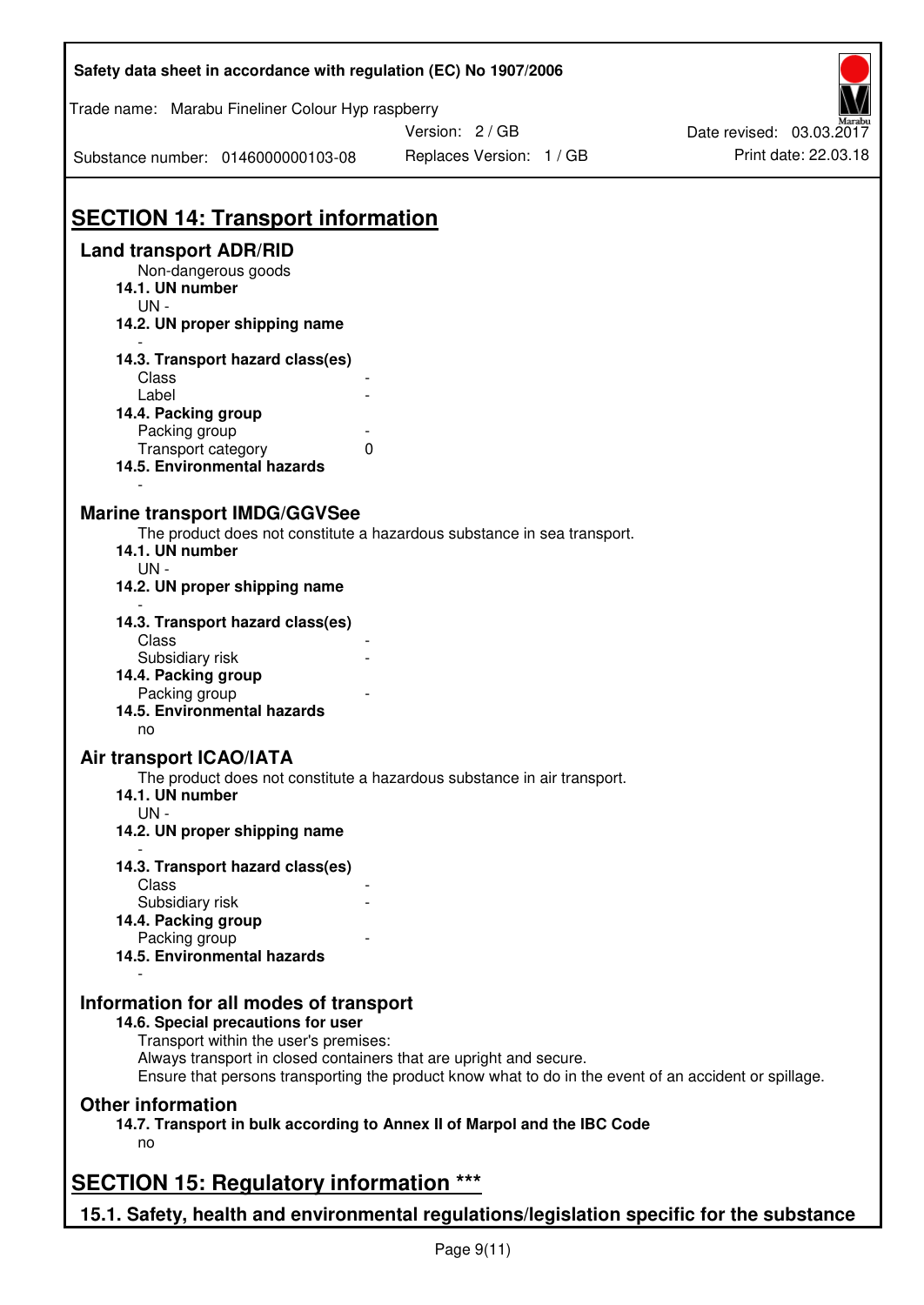| Version: 2/GB<br>Replaces Version: 1 / GB<br>Substance number: 0146000000103-08<br>or mixture<br><b>VOC ***</b><br>VOC (EU)<br>$\mathbf 0$<br>$\frac{1}{6}$<br><b>Other information</b><br>All components are contained in the TSCA inventory or exempted.<br>All components are contained in the AICS inventory.<br>All components are contained in the PICCS inventory.<br>All components are contained in the DSL inventory.<br>All components are contained in the IECSC inventory.<br>All components are contained in the NZIOC inventory.<br>All components are contained in the ENCS inventory.<br>All components are contained in the ECL inventory.<br>15.2. Chemical safety assessment<br>For this preparation a chemical safety assessment has not been carried out.<br><b>SECTION 16: Other information</b><br>Hazard statements listed in Chapter 3<br>Toxic if swallowed.<br>H301<br>Harmful if swallowed.<br>H302<br>H311<br>Toxic in contact with skin.<br>H312<br>Harmful in contact with skin.<br>H314<br>Causes severe skin burns and eye damage.<br>H315<br>Causes skin irritation.<br>H317<br>May cause an allergic skin reaction.<br>H318<br>Causes serious eye damage.<br>H331<br>Toxic if inhaled.<br>H335<br>May cause respiratory irritation.<br>H373<br>May cause damage to organs through prolonged or repeated exposure:<br>H400<br>Very toxic to aquatic life.<br>H410<br>Very toxic to aquatic life with long lasting effects.<br><b>CLP categories listed in Chapter 3</b><br>Acute Tox. 3<br>Acute toxicity, Category 3<br>Acute Tox. 4<br>Acute toxicity, Category 4<br>Aquatic Acute 1<br>Hazardous to the aquatic environment, acute, Category 1<br>Hazardous to the aquatic environment, chronic, Category 1<br><b>Aquatic Chronic 1</b><br>Eye Dam. 1<br>Serious eye damage, Category 1<br>Skin Corr. 1B<br>Skin corrosion, Category 1B<br>Skin Irrit. 2<br>Skin irritation, Category 2<br>Skin Sens. 1<br>Skin sensitization, Category 1<br>STOT RE 2<br>Specific target organ toxicity - repeated exposure, Category 2<br>STOT SE 3<br>Specific target organ toxicity - single exposure, Category 3<br><b>Supplemental information</b><br>Relevant changes compared with the previous version of the safety data sheet are marked with: ***<br>This information is based on our present state of knowledge. However, it should not constitute a<br>guarantee for any specific product properties and shall not establish a legally valid relationship.<br>The information in this Safety Data Sheet is based on the present state of knowledge and current<br>legislation.<br>It provides guidance on health, safety and environmental aspects of the product and should not be<br>construed as any guarantee of technical performance or suitability for particular applications.<br>The product should not be used for purposes other than those shown in Section 1 without first referring<br>to the supplier and obtaining written handling instructions.<br>As the specific conditions of use of the product are outside the supplier's control, the user is responsible<br>for ensuring that the requirements of relevant legislation are complied with. | Trade name: Marabu Fineliner Colour Hyp raspberry |  |                          |
|--------------------------------------------------------------------------------------------------------------------------------------------------------------------------------------------------------------------------------------------------------------------------------------------------------------------------------------------------------------------------------------------------------------------------------------------------------------------------------------------------------------------------------------------------------------------------------------------------------------------------------------------------------------------------------------------------------------------------------------------------------------------------------------------------------------------------------------------------------------------------------------------------------------------------------------------------------------------------------------------------------------------------------------------------------------------------------------------------------------------------------------------------------------------------------------------------------------------------------------------------------------------------------------------------------------------------------------------------------------------------------------------------------------------------------------------------------------------------------------------------------------------------------------------------------------------------------------------------------------------------------------------------------------------------------------------------------------------------------------------------------------------------------------------------------------------------------------------------------------------------------------------------------------------------------------------------------------------------------------------------------------------------------------------------------------------------------------------------------------------------------------------------------------------------------------------------------------------------------------------------------------------------------------------------------------------------------------------------------------------------------------------------------------------------------------------------------------------------------------------------------------------------------------------------------------------------------------------------------------------------------------------------------------------------------------------------------------------------------------------------------------------------------------------------------------------------------------------------------------------------------------------------------------------------------------------------------------------------------------------------------------------------------------------------------------------------------------------------------------------------------------------------------------------------------------------------------|---------------------------------------------------|--|--------------------------|
|                                                                                                                                                                                                                                                                                                                                                                                                                                                                                                                                                                                                                                                                                                                                                                                                                                                                                                                                                                                                                                                                                                                                                                                                                                                                                                                                                                                                                                                                                                                                                                                                                                                                                                                                                                                                                                                                                                                                                                                                                                                                                                                                                                                                                                                                                                                                                                                                                                                                                                                                                                                                                                                                                                                                                                                                                                                                                                                                                                                                                                                                                                                                                                                                        |                                                   |  | Date revised: 03.03.2017 |
|                                                                                                                                                                                                                                                                                                                                                                                                                                                                                                                                                                                                                                                                                                                                                                                                                                                                                                                                                                                                                                                                                                                                                                                                                                                                                                                                                                                                                                                                                                                                                                                                                                                                                                                                                                                                                                                                                                                                                                                                                                                                                                                                                                                                                                                                                                                                                                                                                                                                                                                                                                                                                                                                                                                                                                                                                                                                                                                                                                                                                                                                                                                                                                                                        |                                                   |  | Print date: 22.03.18     |
|                                                                                                                                                                                                                                                                                                                                                                                                                                                                                                                                                                                                                                                                                                                                                                                                                                                                                                                                                                                                                                                                                                                                                                                                                                                                                                                                                                                                                                                                                                                                                                                                                                                                                                                                                                                                                                                                                                                                                                                                                                                                                                                                                                                                                                                                                                                                                                                                                                                                                                                                                                                                                                                                                                                                                                                                                                                                                                                                                                                                                                                                                                                                                                                                        |                                                   |  |                          |
|                                                                                                                                                                                                                                                                                                                                                                                                                                                                                                                                                                                                                                                                                                                                                                                                                                                                                                                                                                                                                                                                                                                                                                                                                                                                                                                                                                                                                                                                                                                                                                                                                                                                                                                                                                                                                                                                                                                                                                                                                                                                                                                                                                                                                                                                                                                                                                                                                                                                                                                                                                                                                                                                                                                                                                                                                                                                                                                                                                                                                                                                                                                                                                                                        |                                                   |  |                          |
|                                                                                                                                                                                                                                                                                                                                                                                                                                                                                                                                                                                                                                                                                                                                                                                                                                                                                                                                                                                                                                                                                                                                                                                                                                                                                                                                                                                                                                                                                                                                                                                                                                                                                                                                                                                                                                                                                                                                                                                                                                                                                                                                                                                                                                                                                                                                                                                                                                                                                                                                                                                                                                                                                                                                                                                                                                                                                                                                                                                                                                                                                                                                                                                                        |                                                   |  |                          |
|                                                                                                                                                                                                                                                                                                                                                                                                                                                                                                                                                                                                                                                                                                                                                                                                                                                                                                                                                                                                                                                                                                                                                                                                                                                                                                                                                                                                                                                                                                                                                                                                                                                                                                                                                                                                                                                                                                                                                                                                                                                                                                                                                                                                                                                                                                                                                                                                                                                                                                                                                                                                                                                                                                                                                                                                                                                                                                                                                                                                                                                                                                                                                                                                        |                                                   |  |                          |
|                                                                                                                                                                                                                                                                                                                                                                                                                                                                                                                                                                                                                                                                                                                                                                                                                                                                                                                                                                                                                                                                                                                                                                                                                                                                                                                                                                                                                                                                                                                                                                                                                                                                                                                                                                                                                                                                                                                                                                                                                                                                                                                                                                                                                                                                                                                                                                                                                                                                                                                                                                                                                                                                                                                                                                                                                                                                                                                                                                                                                                                                                                                                                                                                        |                                                   |  |                          |
|                                                                                                                                                                                                                                                                                                                                                                                                                                                                                                                                                                                                                                                                                                                                                                                                                                                                                                                                                                                                                                                                                                                                                                                                                                                                                                                                                                                                                                                                                                                                                                                                                                                                                                                                                                                                                                                                                                                                                                                                                                                                                                                                                                                                                                                                                                                                                                                                                                                                                                                                                                                                                                                                                                                                                                                                                                                                                                                                                                                                                                                                                                                                                                                                        |                                                   |  |                          |
|                                                                                                                                                                                                                                                                                                                                                                                                                                                                                                                                                                                                                                                                                                                                                                                                                                                                                                                                                                                                                                                                                                                                                                                                                                                                                                                                                                                                                                                                                                                                                                                                                                                                                                                                                                                                                                                                                                                                                                                                                                                                                                                                                                                                                                                                                                                                                                                                                                                                                                                                                                                                                                                                                                                                                                                                                                                                                                                                                                                                                                                                                                                                                                                                        |                                                   |  |                          |
|                                                                                                                                                                                                                                                                                                                                                                                                                                                                                                                                                                                                                                                                                                                                                                                                                                                                                                                                                                                                                                                                                                                                                                                                                                                                                                                                                                                                                                                                                                                                                                                                                                                                                                                                                                                                                                                                                                                                                                                                                                                                                                                                                                                                                                                                                                                                                                                                                                                                                                                                                                                                                                                                                                                                                                                                                                                                                                                                                                                                                                                                                                                                                                                                        |                                                   |  |                          |
|                                                                                                                                                                                                                                                                                                                                                                                                                                                                                                                                                                                                                                                                                                                                                                                                                                                                                                                                                                                                                                                                                                                                                                                                                                                                                                                                                                                                                                                                                                                                                                                                                                                                                                                                                                                                                                                                                                                                                                                                                                                                                                                                                                                                                                                                                                                                                                                                                                                                                                                                                                                                                                                                                                                                                                                                                                                                                                                                                                                                                                                                                                                                                                                                        |                                                   |  |                          |
|                                                                                                                                                                                                                                                                                                                                                                                                                                                                                                                                                                                                                                                                                                                                                                                                                                                                                                                                                                                                                                                                                                                                                                                                                                                                                                                                                                                                                                                                                                                                                                                                                                                                                                                                                                                                                                                                                                                                                                                                                                                                                                                                                                                                                                                                                                                                                                                                                                                                                                                                                                                                                                                                                                                                                                                                                                                                                                                                                                                                                                                                                                                                                                                                        |                                                   |  |                          |
|                                                                                                                                                                                                                                                                                                                                                                                                                                                                                                                                                                                                                                                                                                                                                                                                                                                                                                                                                                                                                                                                                                                                                                                                                                                                                                                                                                                                                                                                                                                                                                                                                                                                                                                                                                                                                                                                                                                                                                                                                                                                                                                                                                                                                                                                                                                                                                                                                                                                                                                                                                                                                                                                                                                                                                                                                                                                                                                                                                                                                                                                                                                                                                                                        |                                                   |  |                          |
|                                                                                                                                                                                                                                                                                                                                                                                                                                                                                                                                                                                                                                                                                                                                                                                                                                                                                                                                                                                                                                                                                                                                                                                                                                                                                                                                                                                                                                                                                                                                                                                                                                                                                                                                                                                                                                                                                                                                                                                                                                                                                                                                                                                                                                                                                                                                                                                                                                                                                                                                                                                                                                                                                                                                                                                                                                                                                                                                                                                                                                                                                                                                                                                                        |                                                   |  |                          |
|                                                                                                                                                                                                                                                                                                                                                                                                                                                                                                                                                                                                                                                                                                                                                                                                                                                                                                                                                                                                                                                                                                                                                                                                                                                                                                                                                                                                                                                                                                                                                                                                                                                                                                                                                                                                                                                                                                                                                                                                                                                                                                                                                                                                                                                                                                                                                                                                                                                                                                                                                                                                                                                                                                                                                                                                                                                                                                                                                                                                                                                                                                                                                                                                        |                                                   |  |                          |
|                                                                                                                                                                                                                                                                                                                                                                                                                                                                                                                                                                                                                                                                                                                                                                                                                                                                                                                                                                                                                                                                                                                                                                                                                                                                                                                                                                                                                                                                                                                                                                                                                                                                                                                                                                                                                                                                                                                                                                                                                                                                                                                                                                                                                                                                                                                                                                                                                                                                                                                                                                                                                                                                                                                                                                                                                                                                                                                                                                                                                                                                                                                                                                                                        |                                                   |  |                          |
|                                                                                                                                                                                                                                                                                                                                                                                                                                                                                                                                                                                                                                                                                                                                                                                                                                                                                                                                                                                                                                                                                                                                                                                                                                                                                                                                                                                                                                                                                                                                                                                                                                                                                                                                                                                                                                                                                                                                                                                                                                                                                                                                                                                                                                                                                                                                                                                                                                                                                                                                                                                                                                                                                                                                                                                                                                                                                                                                                                                                                                                                                                                                                                                                        |                                                   |  |                          |
|                                                                                                                                                                                                                                                                                                                                                                                                                                                                                                                                                                                                                                                                                                                                                                                                                                                                                                                                                                                                                                                                                                                                                                                                                                                                                                                                                                                                                                                                                                                                                                                                                                                                                                                                                                                                                                                                                                                                                                                                                                                                                                                                                                                                                                                                                                                                                                                                                                                                                                                                                                                                                                                                                                                                                                                                                                                                                                                                                                                                                                                                                                                                                                                                        |                                                   |  |                          |
|                                                                                                                                                                                                                                                                                                                                                                                                                                                                                                                                                                                                                                                                                                                                                                                                                                                                                                                                                                                                                                                                                                                                                                                                                                                                                                                                                                                                                                                                                                                                                                                                                                                                                                                                                                                                                                                                                                                                                                                                                                                                                                                                                                                                                                                                                                                                                                                                                                                                                                                                                                                                                                                                                                                                                                                                                                                                                                                                                                                                                                                                                                                                                                                                        |                                                   |  |                          |
|                                                                                                                                                                                                                                                                                                                                                                                                                                                                                                                                                                                                                                                                                                                                                                                                                                                                                                                                                                                                                                                                                                                                                                                                                                                                                                                                                                                                                                                                                                                                                                                                                                                                                                                                                                                                                                                                                                                                                                                                                                                                                                                                                                                                                                                                                                                                                                                                                                                                                                                                                                                                                                                                                                                                                                                                                                                                                                                                                                                                                                                                                                                                                                                                        |                                                   |  |                          |
|                                                                                                                                                                                                                                                                                                                                                                                                                                                                                                                                                                                                                                                                                                                                                                                                                                                                                                                                                                                                                                                                                                                                                                                                                                                                                                                                                                                                                                                                                                                                                                                                                                                                                                                                                                                                                                                                                                                                                                                                                                                                                                                                                                                                                                                                                                                                                                                                                                                                                                                                                                                                                                                                                                                                                                                                                                                                                                                                                                                                                                                                                                                                                                                                        |                                                   |  |                          |
|                                                                                                                                                                                                                                                                                                                                                                                                                                                                                                                                                                                                                                                                                                                                                                                                                                                                                                                                                                                                                                                                                                                                                                                                                                                                                                                                                                                                                                                                                                                                                                                                                                                                                                                                                                                                                                                                                                                                                                                                                                                                                                                                                                                                                                                                                                                                                                                                                                                                                                                                                                                                                                                                                                                                                                                                                                                                                                                                                                                                                                                                                                                                                                                                        |                                                   |  |                          |
|                                                                                                                                                                                                                                                                                                                                                                                                                                                                                                                                                                                                                                                                                                                                                                                                                                                                                                                                                                                                                                                                                                                                                                                                                                                                                                                                                                                                                                                                                                                                                                                                                                                                                                                                                                                                                                                                                                                                                                                                                                                                                                                                                                                                                                                                                                                                                                                                                                                                                                                                                                                                                                                                                                                                                                                                                                                                                                                                                                                                                                                                                                                                                                                                        |                                                   |  |                          |
|                                                                                                                                                                                                                                                                                                                                                                                                                                                                                                                                                                                                                                                                                                                                                                                                                                                                                                                                                                                                                                                                                                                                                                                                                                                                                                                                                                                                                                                                                                                                                                                                                                                                                                                                                                                                                                                                                                                                                                                                                                                                                                                                                                                                                                                                                                                                                                                                                                                                                                                                                                                                                                                                                                                                                                                                                                                                                                                                                                                                                                                                                                                                                                                                        |                                                   |  |                          |
|                                                                                                                                                                                                                                                                                                                                                                                                                                                                                                                                                                                                                                                                                                                                                                                                                                                                                                                                                                                                                                                                                                                                                                                                                                                                                                                                                                                                                                                                                                                                                                                                                                                                                                                                                                                                                                                                                                                                                                                                                                                                                                                                                                                                                                                                                                                                                                                                                                                                                                                                                                                                                                                                                                                                                                                                                                                                                                                                                                                                                                                                                                                                                                                                        |                                                   |  |                          |
|                                                                                                                                                                                                                                                                                                                                                                                                                                                                                                                                                                                                                                                                                                                                                                                                                                                                                                                                                                                                                                                                                                                                                                                                                                                                                                                                                                                                                                                                                                                                                                                                                                                                                                                                                                                                                                                                                                                                                                                                                                                                                                                                                                                                                                                                                                                                                                                                                                                                                                                                                                                                                                                                                                                                                                                                                                                                                                                                                                                                                                                                                                                                                                                                        |                                                   |  |                          |
|                                                                                                                                                                                                                                                                                                                                                                                                                                                                                                                                                                                                                                                                                                                                                                                                                                                                                                                                                                                                                                                                                                                                                                                                                                                                                                                                                                                                                                                                                                                                                                                                                                                                                                                                                                                                                                                                                                                                                                                                                                                                                                                                                                                                                                                                                                                                                                                                                                                                                                                                                                                                                                                                                                                                                                                                                                                                                                                                                                                                                                                                                                                                                                                                        |                                                   |  |                          |
|                                                                                                                                                                                                                                                                                                                                                                                                                                                                                                                                                                                                                                                                                                                                                                                                                                                                                                                                                                                                                                                                                                                                                                                                                                                                                                                                                                                                                                                                                                                                                                                                                                                                                                                                                                                                                                                                                                                                                                                                                                                                                                                                                                                                                                                                                                                                                                                                                                                                                                                                                                                                                                                                                                                                                                                                                                                                                                                                                                                                                                                                                                                                                                                                        |                                                   |  |                          |
|                                                                                                                                                                                                                                                                                                                                                                                                                                                                                                                                                                                                                                                                                                                                                                                                                                                                                                                                                                                                                                                                                                                                                                                                                                                                                                                                                                                                                                                                                                                                                                                                                                                                                                                                                                                                                                                                                                                                                                                                                                                                                                                                                                                                                                                                                                                                                                                                                                                                                                                                                                                                                                                                                                                                                                                                                                                                                                                                                                                                                                                                                                                                                                                                        |                                                   |  |                          |
|                                                                                                                                                                                                                                                                                                                                                                                                                                                                                                                                                                                                                                                                                                                                                                                                                                                                                                                                                                                                                                                                                                                                                                                                                                                                                                                                                                                                                                                                                                                                                                                                                                                                                                                                                                                                                                                                                                                                                                                                                                                                                                                                                                                                                                                                                                                                                                                                                                                                                                                                                                                                                                                                                                                                                                                                                                                                                                                                                                                                                                                                                                                                                                                                        |                                                   |  |                          |
|                                                                                                                                                                                                                                                                                                                                                                                                                                                                                                                                                                                                                                                                                                                                                                                                                                                                                                                                                                                                                                                                                                                                                                                                                                                                                                                                                                                                                                                                                                                                                                                                                                                                                                                                                                                                                                                                                                                                                                                                                                                                                                                                                                                                                                                                                                                                                                                                                                                                                                                                                                                                                                                                                                                                                                                                                                                                                                                                                                                                                                                                                                                                                                                                        |                                                   |  |                          |
|                                                                                                                                                                                                                                                                                                                                                                                                                                                                                                                                                                                                                                                                                                                                                                                                                                                                                                                                                                                                                                                                                                                                                                                                                                                                                                                                                                                                                                                                                                                                                                                                                                                                                                                                                                                                                                                                                                                                                                                                                                                                                                                                                                                                                                                                                                                                                                                                                                                                                                                                                                                                                                                                                                                                                                                                                                                                                                                                                                                                                                                                                                                                                                                                        |                                                   |  |                          |
|                                                                                                                                                                                                                                                                                                                                                                                                                                                                                                                                                                                                                                                                                                                                                                                                                                                                                                                                                                                                                                                                                                                                                                                                                                                                                                                                                                                                                                                                                                                                                                                                                                                                                                                                                                                                                                                                                                                                                                                                                                                                                                                                                                                                                                                                                                                                                                                                                                                                                                                                                                                                                                                                                                                                                                                                                                                                                                                                                                                                                                                                                                                                                                                                        |                                                   |  |                          |
|                                                                                                                                                                                                                                                                                                                                                                                                                                                                                                                                                                                                                                                                                                                                                                                                                                                                                                                                                                                                                                                                                                                                                                                                                                                                                                                                                                                                                                                                                                                                                                                                                                                                                                                                                                                                                                                                                                                                                                                                                                                                                                                                                                                                                                                                                                                                                                                                                                                                                                                                                                                                                                                                                                                                                                                                                                                                                                                                                                                                                                                                                                                                                                                                        |                                                   |  |                          |
|                                                                                                                                                                                                                                                                                                                                                                                                                                                                                                                                                                                                                                                                                                                                                                                                                                                                                                                                                                                                                                                                                                                                                                                                                                                                                                                                                                                                                                                                                                                                                                                                                                                                                                                                                                                                                                                                                                                                                                                                                                                                                                                                                                                                                                                                                                                                                                                                                                                                                                                                                                                                                                                                                                                                                                                                                                                                                                                                                                                                                                                                                                                                                                                                        |                                                   |  |                          |
|                                                                                                                                                                                                                                                                                                                                                                                                                                                                                                                                                                                                                                                                                                                                                                                                                                                                                                                                                                                                                                                                                                                                                                                                                                                                                                                                                                                                                                                                                                                                                                                                                                                                                                                                                                                                                                                                                                                                                                                                                                                                                                                                                                                                                                                                                                                                                                                                                                                                                                                                                                                                                                                                                                                                                                                                                                                                                                                                                                                                                                                                                                                                                                                                        |                                                   |  |                          |
|                                                                                                                                                                                                                                                                                                                                                                                                                                                                                                                                                                                                                                                                                                                                                                                                                                                                                                                                                                                                                                                                                                                                                                                                                                                                                                                                                                                                                                                                                                                                                                                                                                                                                                                                                                                                                                                                                                                                                                                                                                                                                                                                                                                                                                                                                                                                                                                                                                                                                                                                                                                                                                                                                                                                                                                                                                                                                                                                                                                                                                                                                                                                                                                                        |                                                   |  |                          |
|                                                                                                                                                                                                                                                                                                                                                                                                                                                                                                                                                                                                                                                                                                                                                                                                                                                                                                                                                                                                                                                                                                                                                                                                                                                                                                                                                                                                                                                                                                                                                                                                                                                                                                                                                                                                                                                                                                                                                                                                                                                                                                                                                                                                                                                                                                                                                                                                                                                                                                                                                                                                                                                                                                                                                                                                                                                                                                                                                                                                                                                                                                                                                                                                        |                                                   |  |                          |
|                                                                                                                                                                                                                                                                                                                                                                                                                                                                                                                                                                                                                                                                                                                                                                                                                                                                                                                                                                                                                                                                                                                                                                                                                                                                                                                                                                                                                                                                                                                                                                                                                                                                                                                                                                                                                                                                                                                                                                                                                                                                                                                                                                                                                                                                                                                                                                                                                                                                                                                                                                                                                                                                                                                                                                                                                                                                                                                                                                                                                                                                                                                                                                                                        |                                                   |  |                          |
|                                                                                                                                                                                                                                                                                                                                                                                                                                                                                                                                                                                                                                                                                                                                                                                                                                                                                                                                                                                                                                                                                                                                                                                                                                                                                                                                                                                                                                                                                                                                                                                                                                                                                                                                                                                                                                                                                                                                                                                                                                                                                                                                                                                                                                                                                                                                                                                                                                                                                                                                                                                                                                                                                                                                                                                                                                                                                                                                                                                                                                                                                                                                                                                                        |                                                   |  |                          |
|                                                                                                                                                                                                                                                                                                                                                                                                                                                                                                                                                                                                                                                                                                                                                                                                                                                                                                                                                                                                                                                                                                                                                                                                                                                                                                                                                                                                                                                                                                                                                                                                                                                                                                                                                                                                                                                                                                                                                                                                                                                                                                                                                                                                                                                                                                                                                                                                                                                                                                                                                                                                                                                                                                                                                                                                                                                                                                                                                                                                                                                                                                                                                                                                        |                                                   |  |                          |
|                                                                                                                                                                                                                                                                                                                                                                                                                                                                                                                                                                                                                                                                                                                                                                                                                                                                                                                                                                                                                                                                                                                                                                                                                                                                                                                                                                                                                                                                                                                                                                                                                                                                                                                                                                                                                                                                                                                                                                                                                                                                                                                                                                                                                                                                                                                                                                                                                                                                                                                                                                                                                                                                                                                                                                                                                                                                                                                                                                                                                                                                                                                                                                                                        |                                                   |  |                          |
|                                                                                                                                                                                                                                                                                                                                                                                                                                                                                                                                                                                                                                                                                                                                                                                                                                                                                                                                                                                                                                                                                                                                                                                                                                                                                                                                                                                                                                                                                                                                                                                                                                                                                                                                                                                                                                                                                                                                                                                                                                                                                                                                                                                                                                                                                                                                                                                                                                                                                                                                                                                                                                                                                                                                                                                                                                                                                                                                                                                                                                                                                                                                                                                                        |                                                   |  |                          |
|                                                                                                                                                                                                                                                                                                                                                                                                                                                                                                                                                                                                                                                                                                                                                                                                                                                                                                                                                                                                                                                                                                                                                                                                                                                                                                                                                                                                                                                                                                                                                                                                                                                                                                                                                                                                                                                                                                                                                                                                                                                                                                                                                                                                                                                                                                                                                                                                                                                                                                                                                                                                                                                                                                                                                                                                                                                                                                                                                                                                                                                                                                                                                                                                        |                                                   |  |                          |
| The information contained in this safety data sheet does not constitute the user's own assessment of                                                                                                                                                                                                                                                                                                                                                                                                                                                                                                                                                                                                                                                                                                                                                                                                                                                                                                                                                                                                                                                                                                                                                                                                                                                                                                                                                                                                                                                                                                                                                                                                                                                                                                                                                                                                                                                                                                                                                                                                                                                                                                                                                                                                                                                                                                                                                                                                                                                                                                                                                                                                                                                                                                                                                                                                                                                                                                                                                                                                                                                                                                   |                                                   |  |                          |